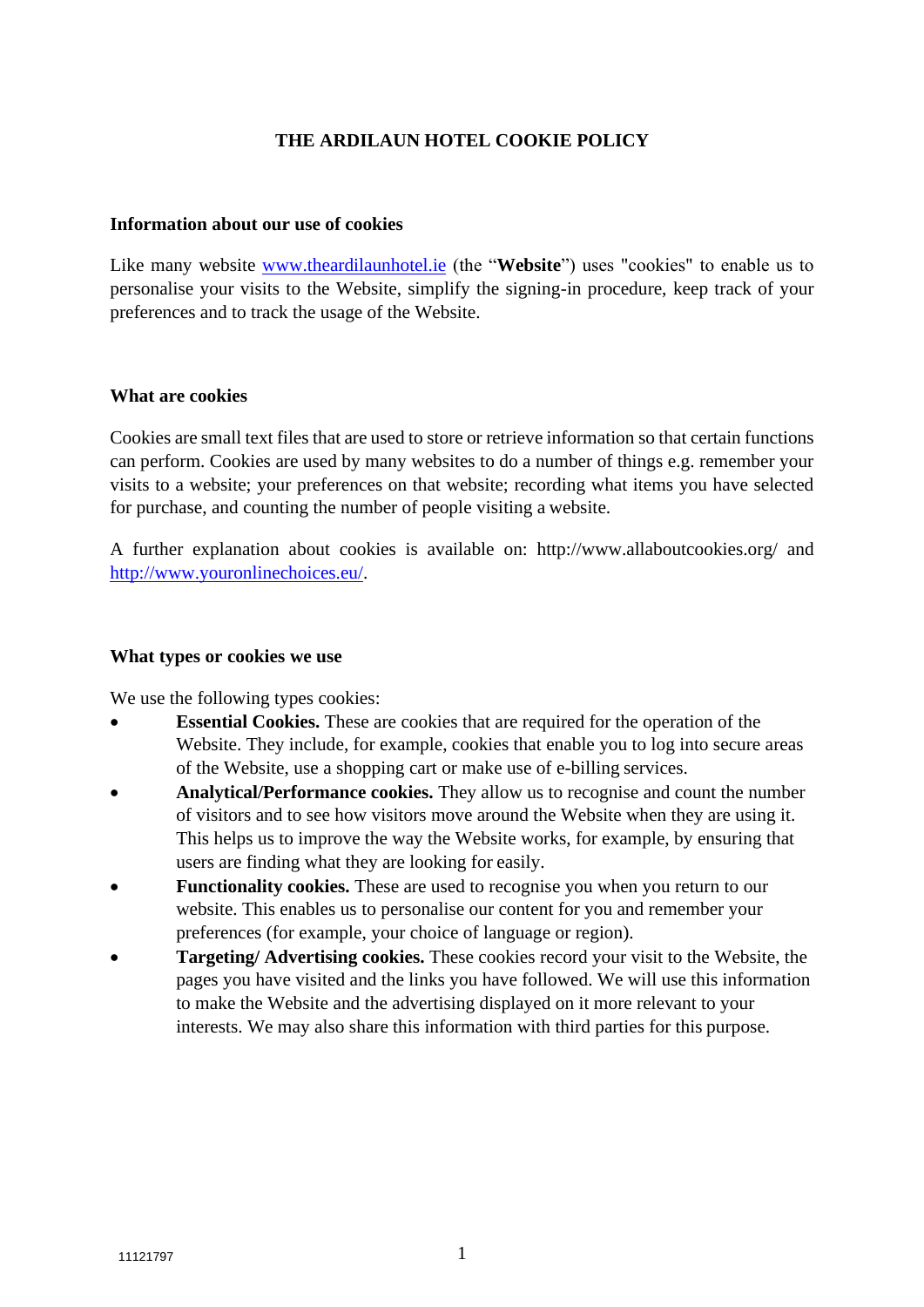You can find more information about the individual cookies we use and the purposes for which we use them in the table below:

| This is a session cookie and is used<br>only to link a browsing customer<br>with a server session. It is an                                                                                                                                                                                                                                                                                                                                                                                                                                                                                                                                   |  |
|-----------------------------------------------------------------------------------------------------------------------------------------------------------------------------------------------------------------------------------------------------------------------------------------------------------------------------------------------------------------------------------------------------------------------------------------------------------------------------------------------------------------------------------------------------------------------------------------------------------------------------------------------|--|
| essential cookie and does not<br>contain any personally identifiable<br>information.<br>Essential<br><b>CSSID</b><br>Session                                                                                                                                                                                                                                                                                                                                                                                                                                                                                                                  |  |
| Used to store information about<br>authenticated users (accountsID) or<br>promo code used by a browsing user<br>on a hotel site. This is an essential<br>cookie and functionality of the<br>booking engine is severely limited<br>The<br>without<br>this<br>cookie.<br>information contained in this cookie<br>Essential<br>is not shared with any third party.<br>13 days<br>crm                                                                                                                                                                                                                                                             |  |
| Used to personalise and tailor a<br>guest's website/booking<br>engine<br>experience. Only a cookie ID is<br>stored in the cookie which points to<br>a matching record of user activity on<br>the hotel's booking engine for<br>personalisation<br>purposes.<br>Personalisation options<br>include<br>remembering the preferred dates of<br>stay in the event that the user has not<br>made<br>booking,<br>$\rm{a}$<br>yet<br><b>or</b><br>remembering their name and arrival<br>date if they are a pre-stay customer<br>seeking additional information (eg.<br>Functional<br>directions, upgrades) on the website.<br>119 days<br>avvio_persp |  |
| Stores the user's cookie consent<br>Essential<br>CookieConsent<br>state for the current domain<br>1 Year                                                                                                                                                                                                                                                                                                                                                                                                                                                                                                                                      |  |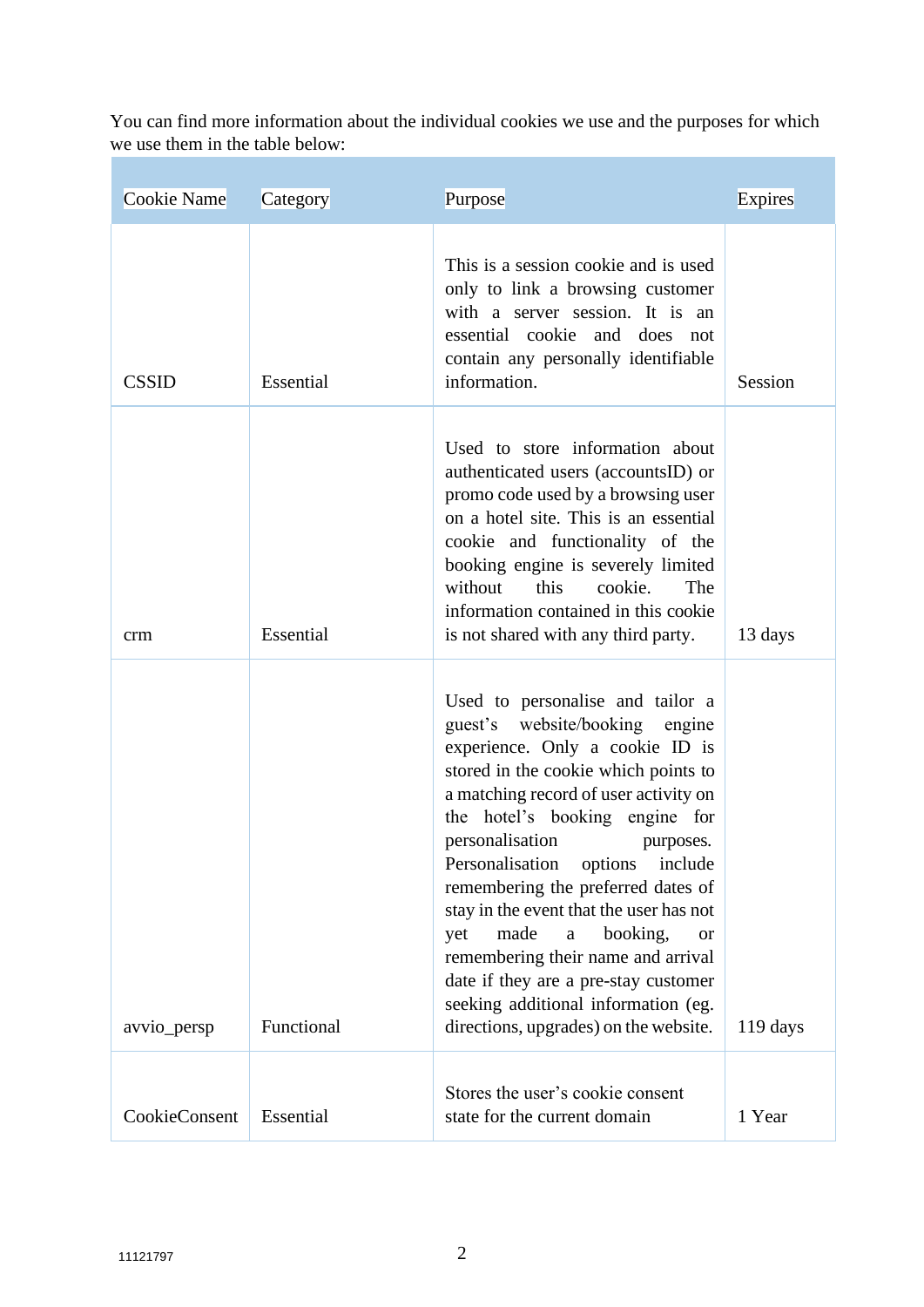| $cL$ [XXXX]       | Essential | Stores the explicit consent level<br>given by user for various categories<br>of cookies | 1 Year  |
|-------------------|-----------|-----------------------------------------------------------------------------------------|---------|
| $iM_{\text{X}XX}$ | Essential | Tracks no. of times consent msg<br>shown                                                | Session |

## **Third Party Cookies**

We also use third party advertisements to support the Website. Some of these advertisers may use technology such as cookies and web beacons when they advertise on the Website, which will also send these advertisers (such as Google through the Google AdSense program) information including your IP address, your ISP, the browser you used to visit the Website, and in some cases, whether you have Flash installed. This is generally used for retargeting purposes (showing Ireland property adverts to someone in Ireland, for example) or showing certain ads based on specific sites visited (such as showing cooking ads to someone who frequents cooking sites). Further details on the specific types of third party cookies that we use.

## Google Analytics (Universal)

Google Analytics is an analytical tool used to measure website performance. In some cases, it can be used to track visitors for remarketing.

| <b>Cookie</b><br><b>Name</b> | Category               | <b>Cookie Purpose</b>                                                                                                                                             | <b>Expiry</b> |
|------------------------------|------------------------|-------------------------------------------------------------------------------------------------------------------------------------------------------------------|---------------|
| _ga                          | Analytical/Performance | Used to distinguish users                                                                                                                                         | 2 years       |
| gat                          | Analytical/Performance | Cookie used to throttle request<br>rate                                                                                                                           | minute        |
| $\_gid$                      | Analytical/Performance | Used to distinguish users. Google<br>Analytics uses this cookie to store<br>and update a unique value for<br>each page visited.                                   | 24<br>hours   |
| _gac_ua                      | Analytical/Performance | Used to store campaign<br>information in order to provide<br>AdWords with a more reliable<br>way to measure the interactions<br>customers have with the business. | 90<br>days    |

More Information:<http://www.google.com/policies/privacy/>

## Google Adwords / Doubleclick

This tool is primarily used to measure conversion rates from Google ads. However, it can also be used for remarketing purposes.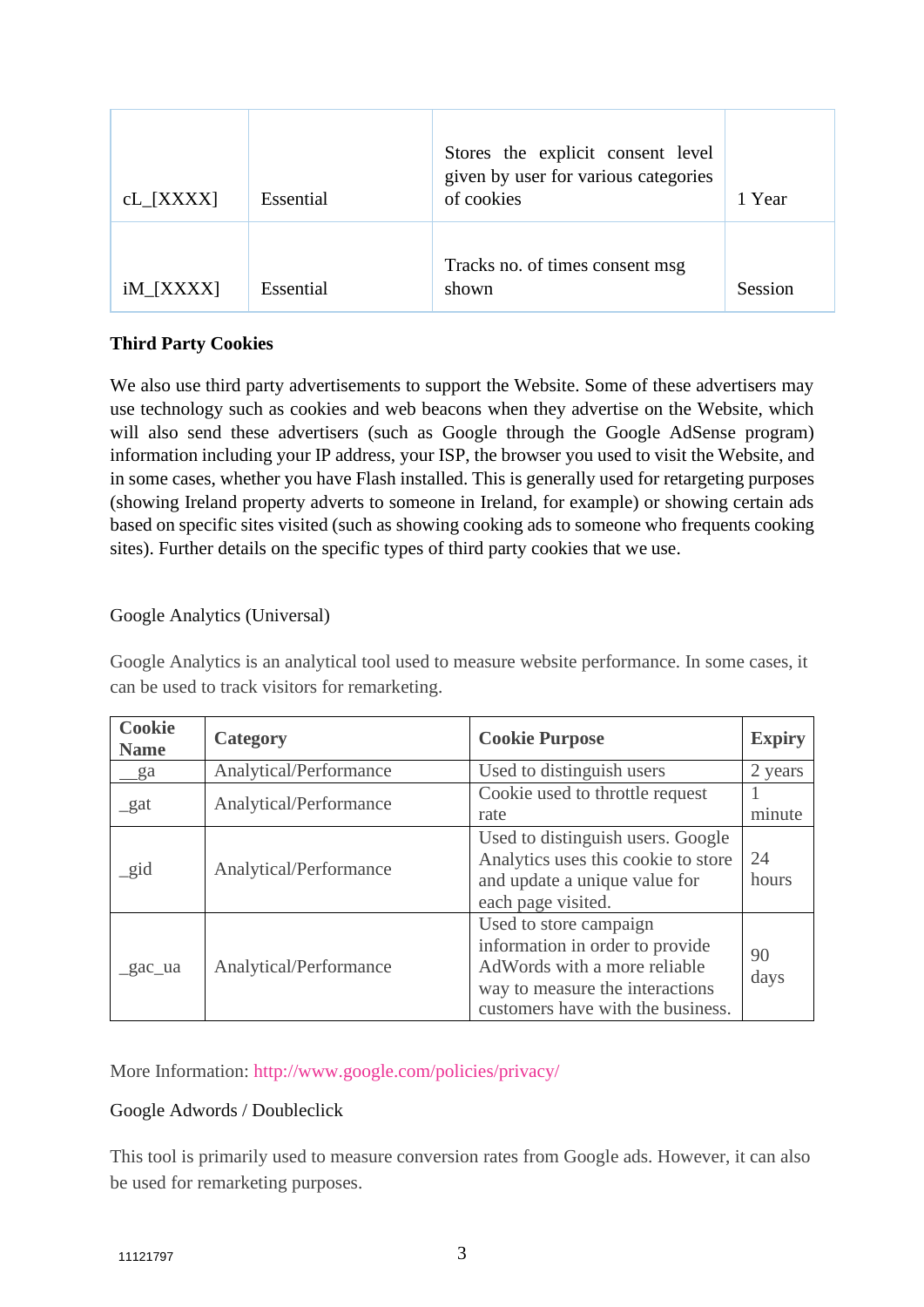| <b>Cookie Name</b>                          | <b>Category</b>        | <b>Cookie Purpose</b>                                                                                                                                                                                                                                                                                                                                                                                                   | <b>Expiry</b> |
|---------------------------------------------|------------------------|-------------------------------------------------------------------------------------------------------------------------------------------------------------------------------------------------------------------------------------------------------------------------------------------------------------------------------------------------------------------------------------------------------------------------|---------------|
| test_cookie                                 | Analytical/Performance | The DoubleClick cookie<br>serves relevant ads to<br>potential customers and<br>gathers information about<br>how or if you are interacting<br>with these ads. Used to check<br>if the user's browser supports<br>cookies.                                                                                                                                                                                                | 15<br>mins    |
| <b>IDE</b>                                  | Analytical/Performance | Registers and reports the<br>website user's actions after<br>viewing or clicking one of<br>the advertiser's ads with the<br>purpose of measuring the<br>efficacy of an ad and to<br>present targeted ads to the<br>user.                                                                                                                                                                                                | 2 years       |
| <b>NID</b>                                  | Functionality          | Remember your preferences<br>and other information, such<br>as your preferred language<br>(e.g. English), how many<br>search results you wish to<br>have shown per page (e.g. 10<br>or 20), and whether or not<br>you wish to have Google's<br>SafeSearch filter turned on.<br>These cookies are used by<br>Google to store user<br>preferences and information<br>while viewing the pages with<br>Google maps on them. | 6<br>months   |
| $ads/ga-$<br>audiences,<br>ads/user-lists/# | Targeting/Advertising  | To re-engage visitors that are<br>likely to convert to customers<br>based on the visitor's online<br>behaviour across websites.                                                                                                                                                                                                                                                                                         | Session       |

More Information:<http://www.google.com/policies/privacy/>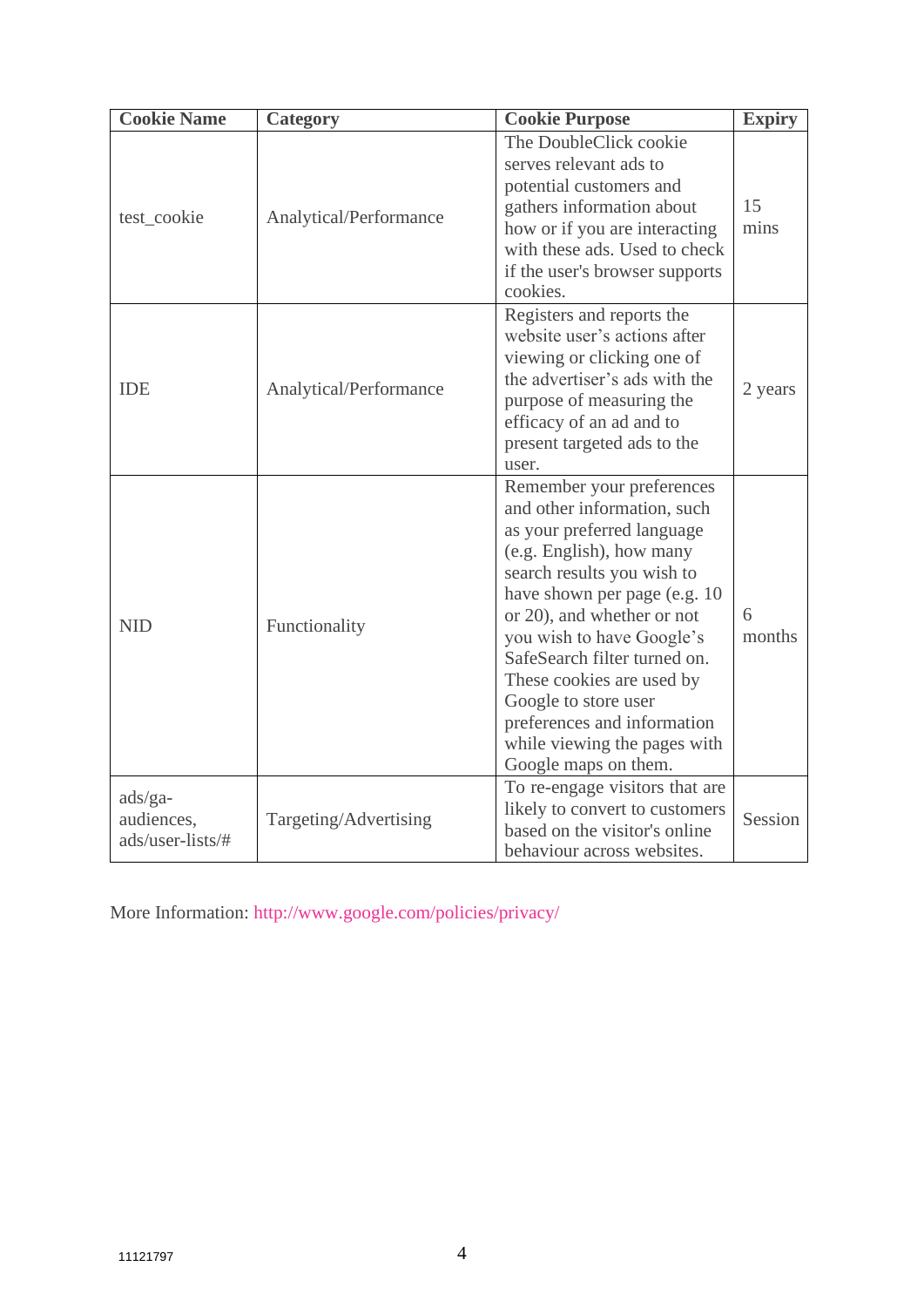# Facebook

The Facebook pixel is an analytics tool that allows advertisers to measure the effectiveness of advertising by understanding the actions people take on a website. Advertisers can use pixel data to make sure ads are being shown to the right people, build advertising audiences and unlock additional Facebook advertising tools

| <b>Cookie Name</b> | Category              | <b>Cookie Purpose</b>                                                                                                                                                   | <b>Expiry</b> |
|--------------------|-----------------------|-------------------------------------------------------------------------------------------------------------------------------------------------------------------------|---------------|
| fr                 | Targeting/Advertising | Used to deliver, measure, and<br>improve the relevancy of ads.                                                                                                          | 90<br>days    |
| c_user             | Targeting/Advertising | Used in conjunction with the<br>xs cookie to authenticate<br>your identity to Facebook                                                                                  | 90<br>days    |
| lu                 | Targeting/Advertising | Used to record whether you<br>choose to remain logged in.                                                                                                               | 2 years       |
| datr               | Targeting/Advertising | Identifies browsers for<br>purposes of security and site<br>integrity, including for<br>account recovery, and<br>identification of potentially<br>compromised accounts. | 2 years       |
| X <sub>S</sub>     | Targeting/Advertising | Used in conjunction with the<br>c_user cookie to authenticate<br>your identity to Facebook                                                                              | 90<br>days    |
| 0 <sup>0</sup>     | Targeting/Advertising | Used to record advertising<br>opt outs                                                                                                                                  | 5 years       |

More information:<https://www.facebook.com/policies/cookies/>